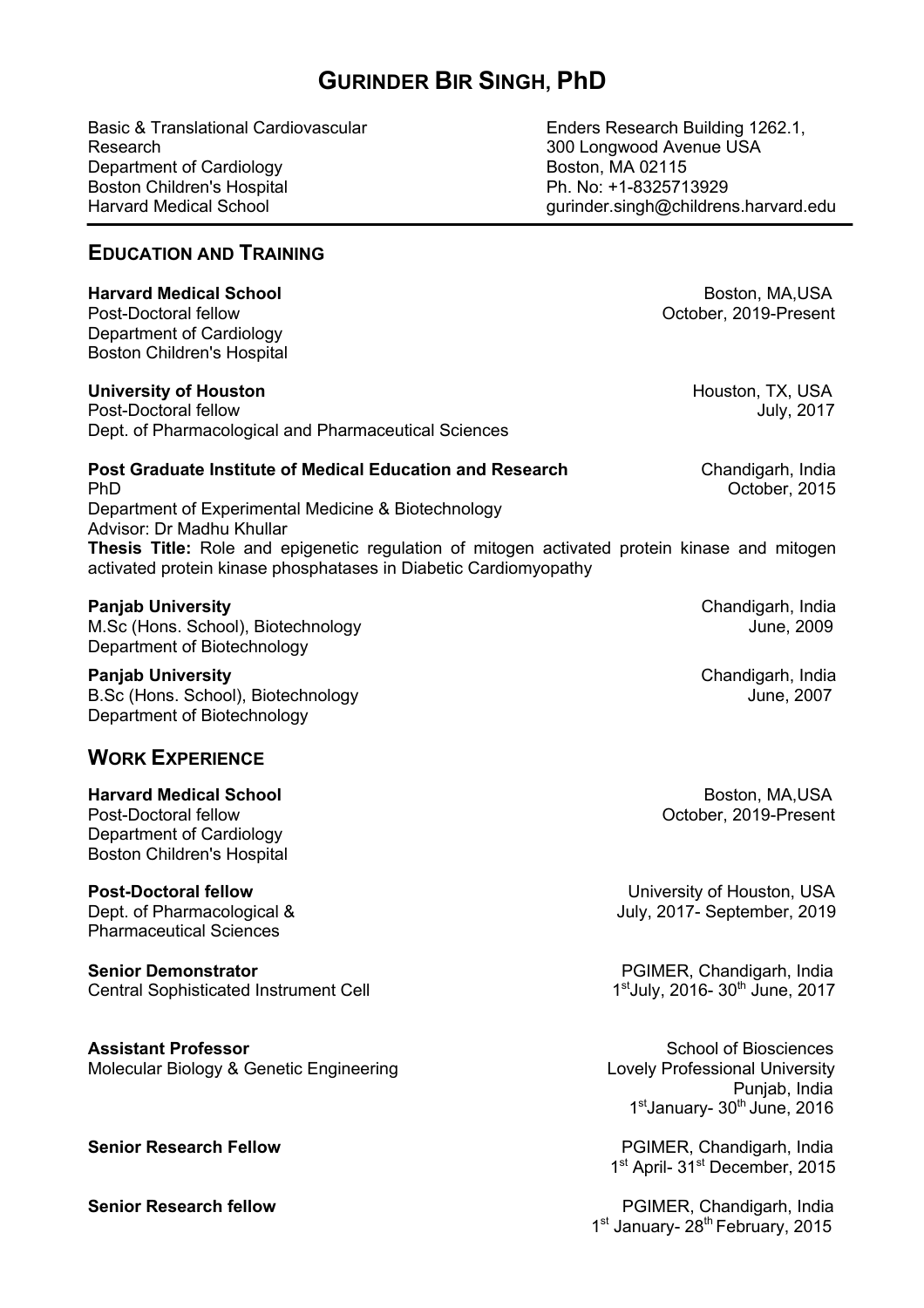# **AWARDS AND HONORS**

| <b>Junior Scientist Award</b><br>Association of Scientists of Indian Origin in America                                            | San Diego, CA<br><b>USA, 2018</b>     |
|-----------------------------------------------------------------------------------------------------------------------------------|---------------------------------------|
| Science and Engineering Research Board<br><b>National Post-Doctoral fellowship</b>                                                | New Delhi, India, 2017                |
| George Jackowski award (Best Oral Presentation), International<br>Conference on Recent Advances in Cardiovascular Sciences (RACS) | Amity, New Delhi<br>India, 2015       |
| Best Poster Award, International Conference on Recent<br>Advances in Cardiovascular Sciences (RACS)                               | DIPSAR, New Delhi<br>India, 2014      |
| Travel Award, for International society for heart research,<br><b>XXI World Congress, USA</b>                                     | Dept. of Biotechnology<br>India, 2013 |
| Department of Biotechnology-Senior research fellowship                                                                            | New Delhi, India, 2012                |
| Council of Scientific and Industrial Research (CSIR) Junior<br><b>Research Fellowship</b>                                         | New Delhi, India, 2010                |
| Department of Biotechnology-Junior research fellowship                                                                            | New Delhi, India, 2009                |
| National Eligibility Test (NET) for Lectureship                                                                                   | New Delhi, India, 2009                |
| Secured 3 <sup>rd</sup> Rank in nationwide Ph.D. Entrance test                                                                    | PGIMER, Chandigarh,<br>India, 2010    |

## **PUBLICATIONS**

- § **Singh GB**, Kshirasagar N, Patibandla S, Puchchakayala G, Koka S, Boini KM. Nicotine instigates podocyte injury via NLRP3 inflammasomes activation. Aging (Albany NY). 2019 Dec 13;11(24):12810-12821. ISSN: 1945-4589.
- § **Singh GB**, Zhang Y, Boini KM and Koka S. High Mobility Group Box 1 Mediates TMAO-Induced Endothelial Dysfunction. Int J Mol Sci. 2019 Jul 22;20(14). ISSN: 1422-0067.
- § **Singh GB,** Kshirasagar N, Patibandla S, Hussain T, Li X, PL Li, Koka S and Boini KM. NLRP3 Inflammasome as a Novel Target to Abrogate Nicotine-Induced Podocyte Injury. The FASEB J. 33, 749.5-749.5. 2019.
- **Singh GB, Patibandla S, Y Zhang, S Koka and KM Boini. Contribution of Membrane Raft** Redox Signaling to Visfatin-Induced Inflammasome Activation and Podocyte Injury. FASEB J. 33, 572.4-572.4, 2019.
- § **Singh GB**, Mohammad RS, Kshirasagar N, Zhang Y, McConnell BK, Li PL, Boini KM and Koka. Gut Microbial Metabolite TMAO Induces Endothelial Dysfunction by Activating the HMGB1/TLR-4 Signalling Pathway. FASEB J. 32, 902.17, 2018.
- § **Singh GB,** Raut SK, Khanna S, Kumar A, Sharma S and Khullar M. MicroRNA-200c modulates DUSP-1 expression in diabetes induced cardiac hypertrophy. Molecular and Cellular Biochemistry. 2017 Jan;424(1-2):1-11. ISSN: 0300-8177.
- § **Singh GB,** Khanna S, Raut SK, Saurabh S, Sharma R and Khullar M. DUSP-1 gene expression is not regulated by promoter methylation in diabetes associated cardiac hypertrophy. Therapeutic Advances in Cardiovascular Disease. 2017 April 1. ISSN: 1753- 9447.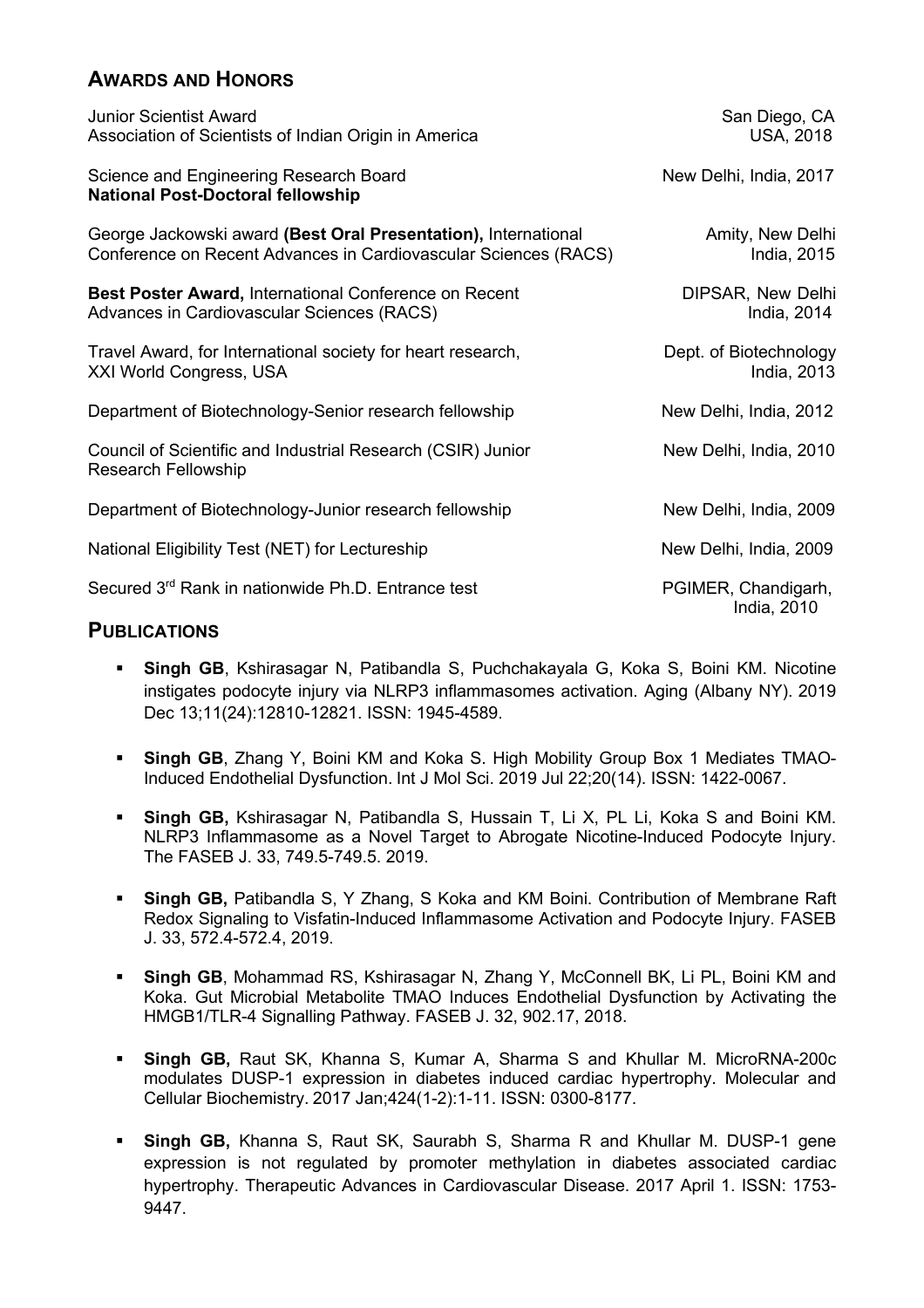- § **Singh GB**, Sharma R, Khullar M. Epigenetics and diabetic cardiomyopathy. Diabetes Research and Clinical Practice. 2011 Oct;94 (1):14-21. ISSN: 0168-8227.
- § Raut SK, **Singh GB**, Rastogi B, Saikia UN, Mittal A, Dogra N, Singh S, Prasad R, Khullar M. miR-30c and miR-181a synergistically modulate p53-p21 pathway in diabetes induced cardiac hypertrophy. Molecular and cellular Biochemistry. 2016 Jun;417(1-2):191-203. ISSN: 0344-0338.
- § Raut SK, Kumar A, **Singh GB**, Nahar U, Sharma V, Mittal A, Sharma R, Khullar M. miR-30c mediates upregulation of Cdc42 and Pak1 in diabetic cardiomyopathy. Cardiovascular Therapeutics, 2015 Jun;33(3):89-97**.** ISSN: 1755-5922.
- § Khanna S, **Singh GB,** Khullar M. Nitric oxide synthases and diabetic cardiomyopathy. Nitric Oxide. 2014 Dec 1;43:29-34. ISSN: 1089-8603.
- § KM Boini, Patibandla S, **Singh GB**, Puchchakayala G, Koka S. Contribution of High Mobility Group Box 1 to Nicotine-Induced Podocyte Injury. FASEB J. 33, 572.3-572.3.2019
- § Mohammad RS, **Singh GB**, Kshirasagar N, Li X, Hussain T, Li N, Li PL, Koka S and Boini KM. Thioredoxin Interacting Protein Deficiency Protects Against Obesity-induced Podocyte Injury and Glomerular Sclerosis. FASEB J. 32, 562.6, 2018.
- § Koka S, Mohammad RS, **Singh GB**, Kshirasagar N, Hussain T, Li N, Li PL, Li X, Boini KM. Contribution of High Mobility Group Box 1 to Obesity-Induced Podocyte Dysfunction and Glomerular Injury. FASEB J. 32, 572.3-572.3, 2018.
- § Khullar M, Kumar A, Raut SK, **Singh GB**, Sharma V, Mittal A, Kumar A, Sharma R, Nahar U, Ola RP. Role of micro-RNAs in pathophysiology of diabetic cardiomyopathy. **GEO accession no: GSE44179.**

## **POSTER/ORAL PRESENTATION**

- § **Singh GB,** Kshirasagar N, Patibandla S, Hussain T, Li X, PL Li, Koka S and Boini KM. NLRP3 Inflammasome as a Novel Target to Abrogate Nicotine-Induced Podocyte Injury. Experimental Biology Conference. Orlando, USA, 2019 (Poster)
- **Singh GB, Patibandla S, Y Zhang, S Koka and KM Boini. Contribution of Membrane Raft** Redox Signaling to Visfatin-Induced Inflammasome Activation and Podocyte Injury. Experimental Biology Conference. Orlando, USA, 2019 (Poster).
- § **Singh GB,** Mohammad RS, Kshirasagar N, Zhang Y, McConnell BK, Li PL, Boini KM and Koka S. Gut Microbial Metabolite TMAO Induces Endothelial Dysfunction by Activating the HMGB1/TLR-4 Signalling Pathway. Experimental Biology Conference. San Diego, USA, 2018 (Poster).
- § **Singh GB,** Raut SK, Khanna S, Kumar A, Sharma Rajni, Saikia U and Khullar M. MicroRNA-200c modulates MKP-1 expression in diabetes induced cardiac hypertrophy. International Conference on Recent Advances in Cardiovascular Science (RACS - 7). Amity University, Noida, India, 2015 (Oral).
- § **Singh GB,** Raut SK, Khanna S, Kumar A, Sharma Rajni, Saikia U and Khullar M. "MicroRNA-20a modulates DUSP-8 expression in diabetes associated cardiac hypertrophy. Annual conference of International society for heart research (Indian section). JNU, New Delhi, India, 2015 (Poster).
- § **Singh GB,** Raut SK, Khanna S, Kumar A, Saikia U and Khullar M. MicroRNA-200c regulates mitogen-activated protein kinases by modulating mitogen-activated protein kinase phosphatases-1 expression in diabetes induced cardiac hypertrophy. International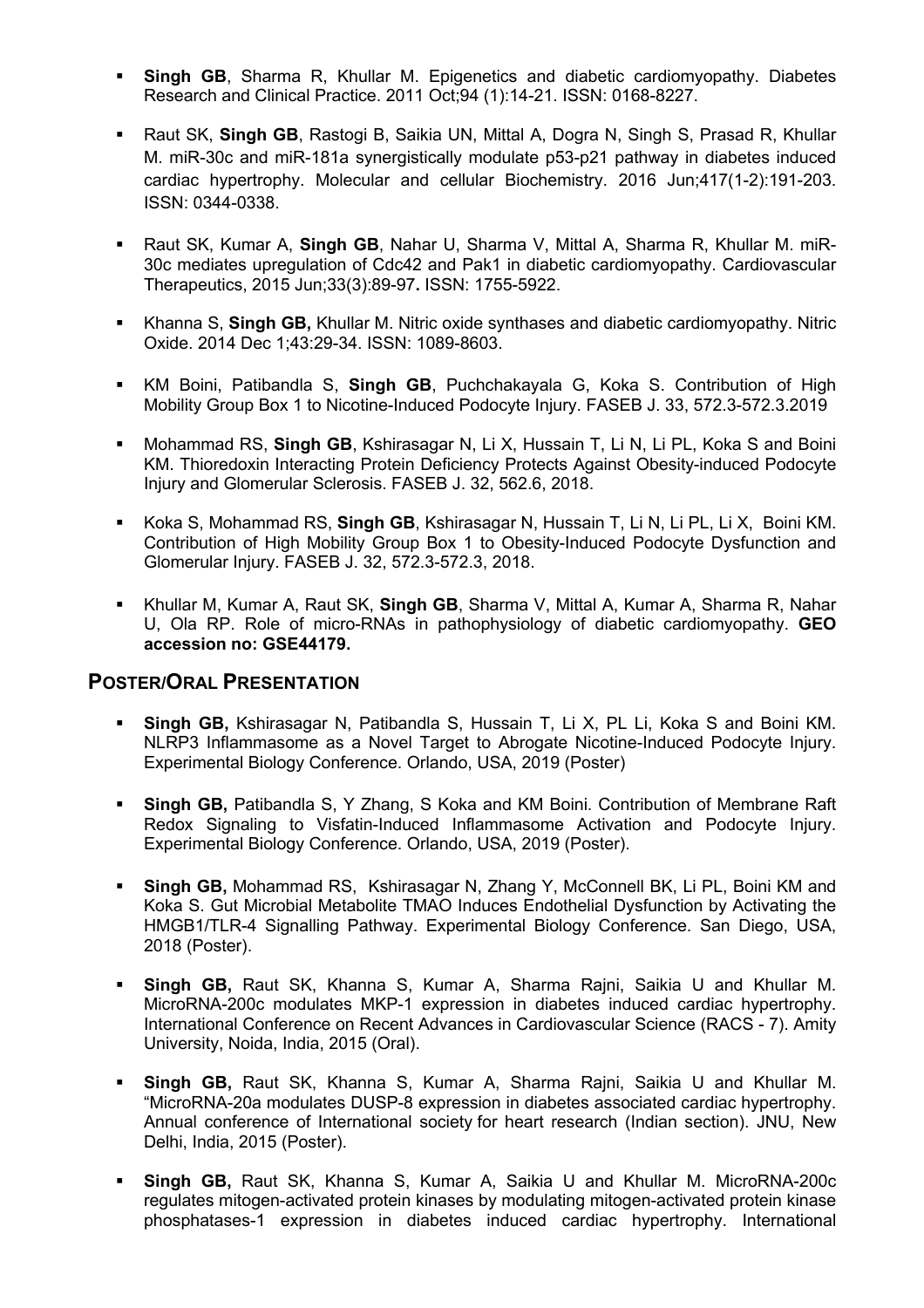conference on recent advances in cardiovascular sciences (RACS). New Delhi, India, 2013(Poster).

- § **Singh GB,** Raut SK, Sharma R Saikia U and Khullar M. Myotrophin plays a role in Type 2 diabetes associated Cardiac Hypertrophy. Cardiovascular Research Convergence, AIIMS, New Delhi, India, 2012 (Poster).
- § Khullar M, **Singh GB**, Raut SK, Kumar A, Sharma R and Saikia U. MAPK phosphatase-3 (MKP-3) mediates activation of FoxO1 in Diabetic Cardiomyopathy (DCM). International society for heart research (ISHR) World Congress, USA, 2013. (Poster).

# **TECHNICAL EXPERIENCE**

- § Robust stem culture experience with induced Pluripotent Stem Cells (iPSC) including reprogramming to cardiomyocytes.
- § Familiar with partial ligation carotid artery (PLCA) mice atherosclerotic model, mice nephrectomy model, Installation of osmotic pumps in mice, development of In-vivo rat model of Diabetic Cardiomyopathy
- § Primary culture (Cardiomyocytes, Fibroblasts and Endothelial Cells) and cell line culture, exosome isolation, transfection of microRNA and siRNA, isolation of DNA, RNA and proteins.
- Confocal microscopy, FACS, real time PCR, western blotting & Immuno-fluorescence.
- § Promoter methylation analysis using Methylation-Specific PCR (MSP) and Bisulfite-Sequencing PCR (BSP), CHIP-PCR.
- § DNA Sequencing (ABI 3500Dx), Next Generation Sequencing (Illumina MiSeq), Library preparation for NGS, Quantification by Bioanalyzer.

## **LEADERSHIP EXPERIENCE**

- § Organized an international conference on cardiomyopathy research (ICCR 2013) at PGIMER Chandigarh, India.
- Organized 2<sup>nd</sup> World heart failure society congress-2010 (international conference) at PGIMER Chandigarh.
- § Department Representative, Department of Biotechnology, Panjab University, India for the academic year (2006-07).
- § Organized annual functions & departmental science events during graduation and postgraduation.

#### **PERSONAL DETAILS**

| Date of Birth      | : 18 August 1983 |
|--------------------|------------------|
| <b>Nationality</b> | ∴ Indian         |
| Gender             | :Male:           |